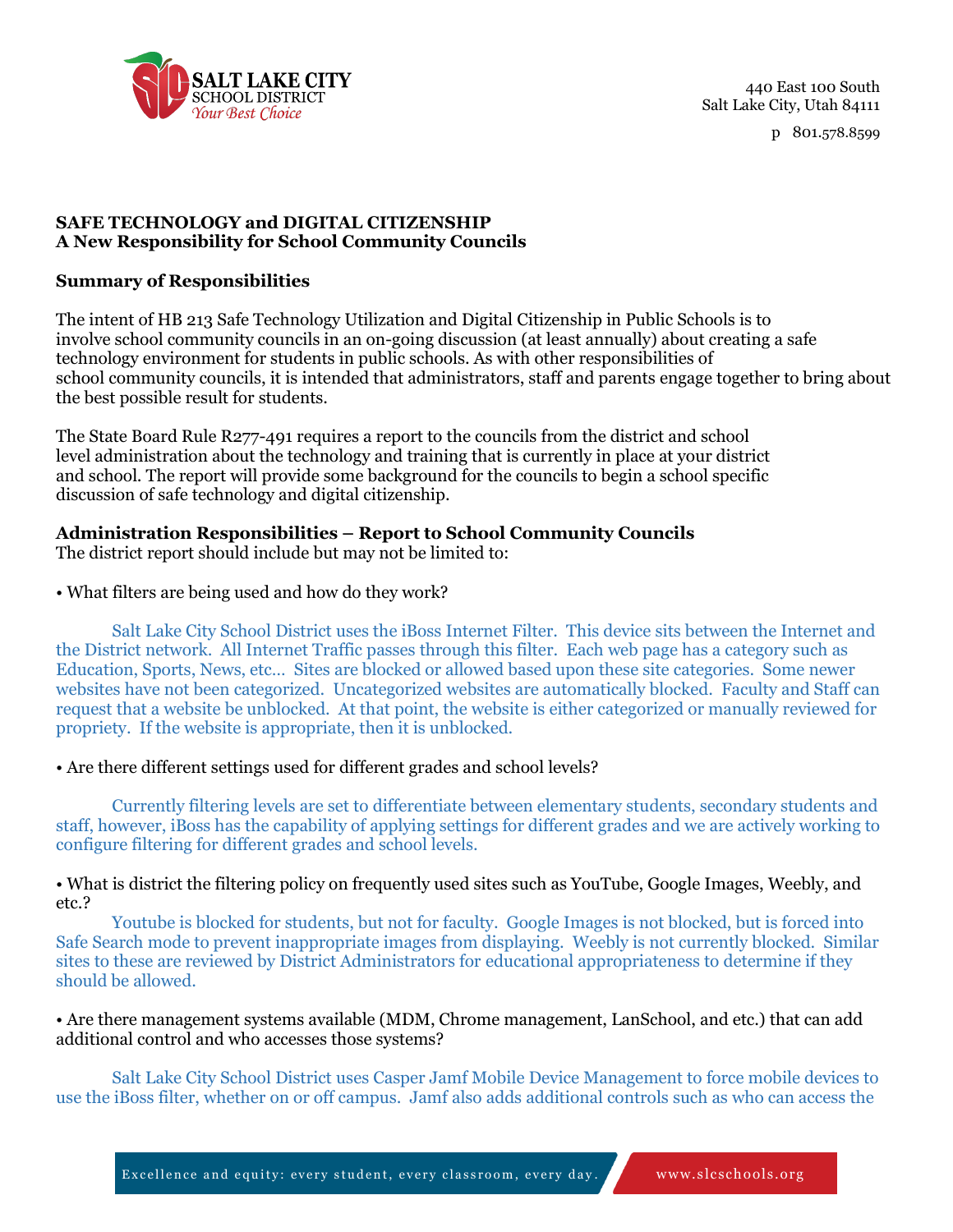system or which applications can be installed. LanSchool is used in many of our schools to monitor student's screens during lab time.

### • What resources does the district provide concerning educating students on safe internet use and digital citizenship?

During registration, students and parents are presented with the District's Acceptable Use Policy which outlines the District's expectation for responsible use and digital citizenship. In addition, every year, each school is responsible for reviewing responsible and acceptable use with the students. Some of the tools that schools employ are a video created by the Utah Education Telehealth Network and the NetSmartz website.

### • What is the protocol in district schools when inappropriate content is accessed for students, employees and parents?

Students, parents, and employees are asked to report any inappropriate content that is accessed through the District's Internet Filter. The websites are then reviewed and blocked. If a student, parent, or employee fail to report inappropriate content and it is discovered, the District Administrator responsible for the student, parent, or employee reviews the material and may remove Internet privileges or impose other discipline. District Administrators may request a report of Internet Activity at any time. Each elementary and middle school Principal automatically receives a weekly report of Internet Activity for their school. High school Principals receive a daily report.

• Explanation of district capabilities or inability to change filtering, settings and management tools based on best practices, technological limitations, and funding. Where applicable, districts could include what is provided in connection with e-rate funding.

Salt Lake City School District chose the iBoss filtering system because it was the system chosen by UETN. This is the most cost effective solution, because UETN pays the licensing costs, while providing good filtering and reporting capabilities. Changes to the District's filtering system and/or mobile device management system would require increased funding and additional training.

# **Schools should add to the district report (at a minimum):**

- What devices are being used and how are classes using them?
- What are the main applications, programs, and sites used in different classes, grade levels, and subject areas?
- What supervision practices are in place when students are online?

• Are there management tools used that allow teachers to digitally monitor student use or limit access to some applications or sites?

• What are the school rules when inappropriate information appears for students, staff and parents? Are there safe reporting procedures for students, staff, and parents so that reporting is safe and encouraged, when it happens?